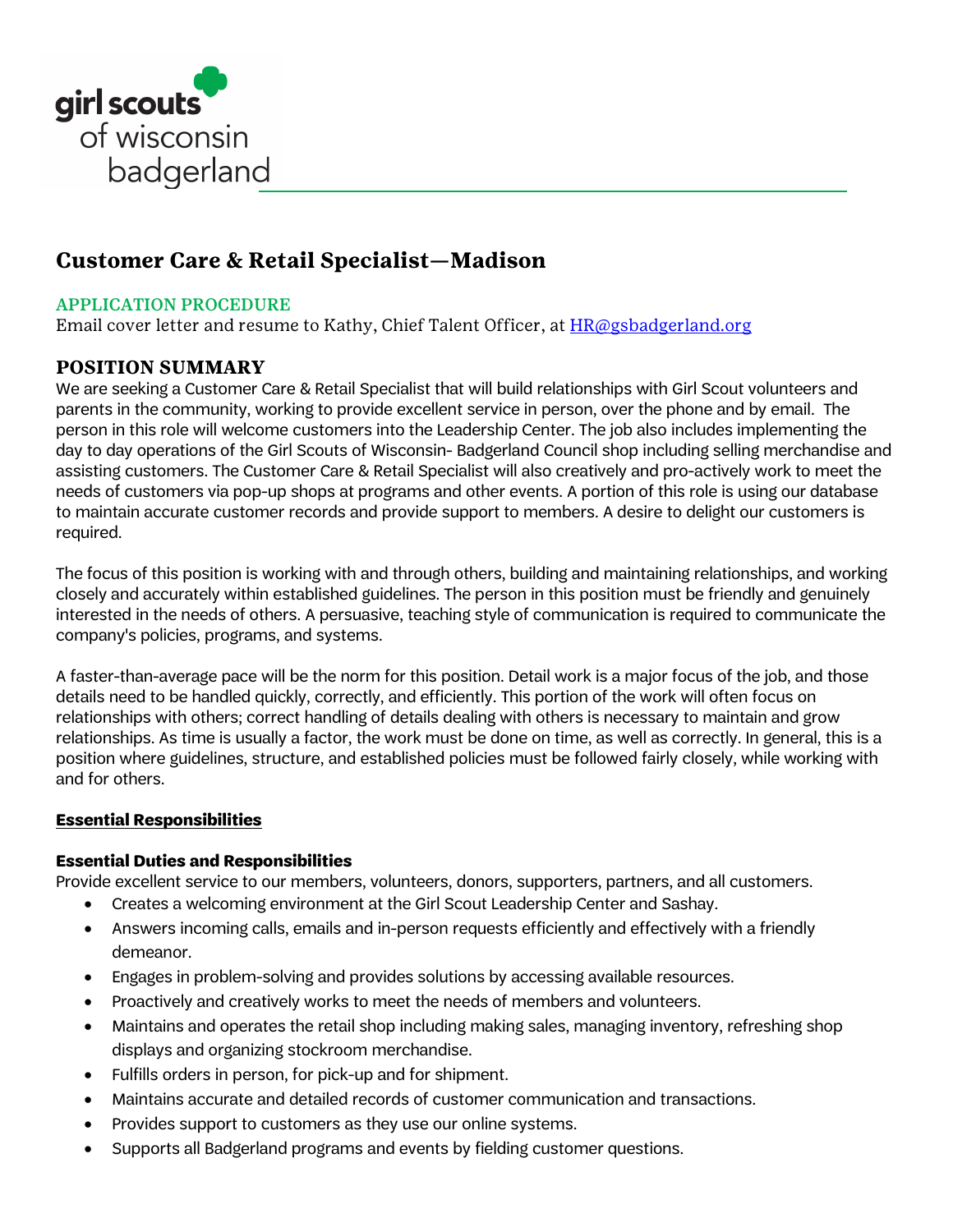

- Ensures Girl Scouts welcomes all girls and adults by embodying the Girl Scout way of diversity and inclusiveness.
- Promotes and assists with Council-wide programs, membership events, activities, public relations and fund development endeavors.
- Hours of work include some evenings and weekends. Must be available at those times.
- Must be able to lift and bend. Responsible for organizing and moving boxes of inventory in the stock room.

# **Education and Experience**

- Be or become a registered member of the Girls Scouts of the United States of America; have a working knowledge of Girl Scout philosophy and programming, and be committed to the Girl Scout mission. *Prior Girl Scout experience not required.*
- Associate or Bachelor Degree in relevant field from an approved college or University. Other combinations of education and experience that demonstrate the ability to perform the duties of the position may be considered.
- Prior experience in retail or customer service is required.
- Excellent computer skills in Microsoft Office, experience working with customer relationship management systems, preferred.

#### **Anticipated Time Away from Office**

- $\triangleright$  Must be able to occasionally work irregular hours, including nights and weekends; possess a valid Driver's License; must be able to work both in an office setting and independently off-site.
- $\triangleright$  Minimal travel; most work occurs in an office setting

**Key Department Partners:** Marketing & Communications, Recruitment, Product Sales, Girl Experience

#### **Other Duties**

Please note this position description is not designed to cover or contain a comprehensive listing of activities, duties or responsibilities that are required of the employee for this position. Duties, responsibilities and activities may change at any time with or without notice.

#### **Vision**

# **Organization Overview**

To be the premier leadership organization for girls in the USA.

# **Mission Statement**

Girl Scouts builds girls of courage, confidence, and character who make the world a better place. **Overview** 

Girl Scouts of Wisconsin – Badgerland Council provides programming, training, and support to more than 8,000 Girl Scout members in 23 counties in southwest and southcentral Wisconsin and parts of Minnesota and Iowa. Badgerland is among 111 Girl Scout councils nationwide and is the nation's largest, and most impactful, organization dedicated to lifting girls.